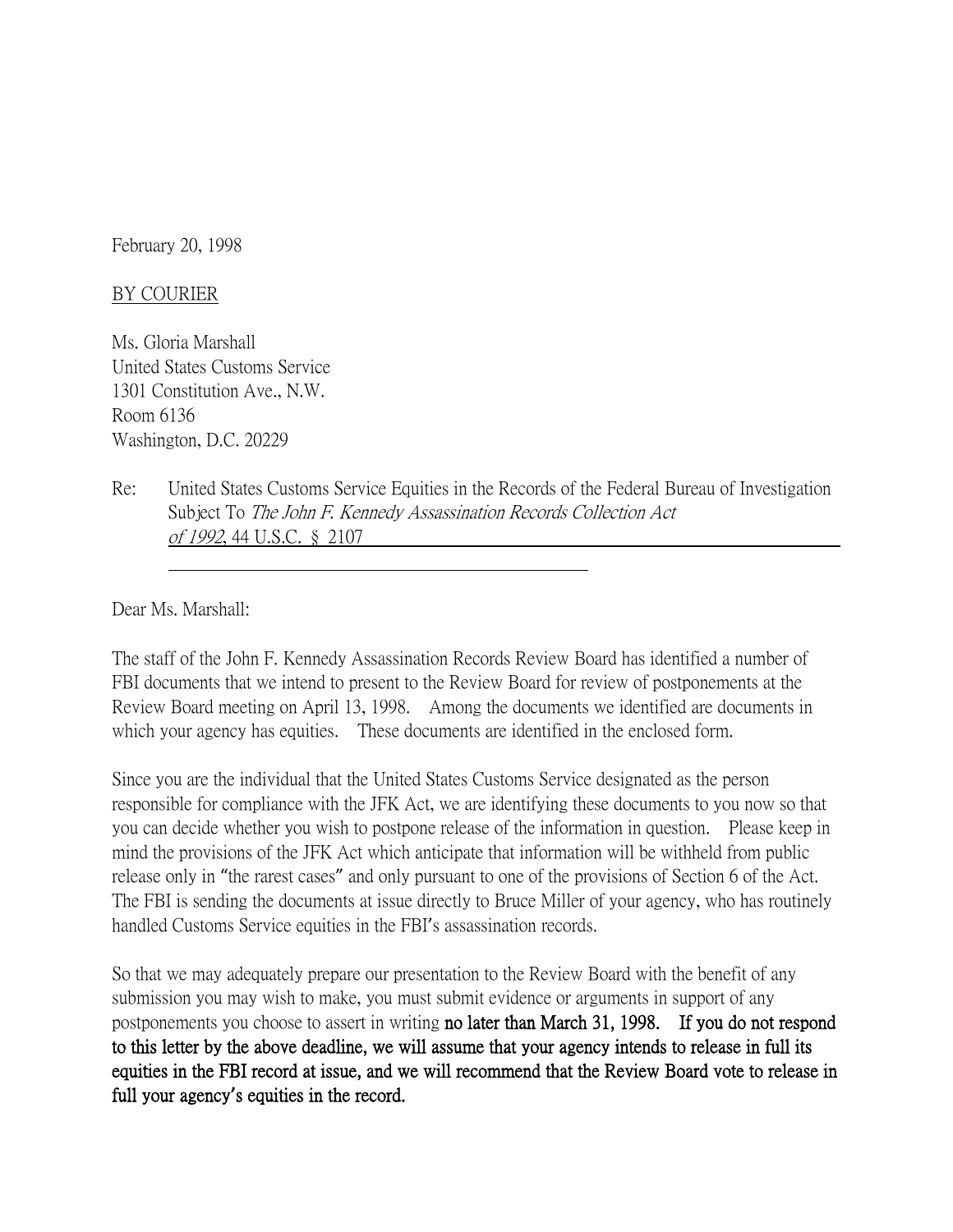Ms. Gloria Marshall February 20, 1998 Page 2

In many of the FBI documents with third agency equities, we believe that the third agencies could, consistent with their current guidelines for JFK assassination-related information, consent to full release of the information at issue.

If you have any questions regarding the documents identified on the enclosed forms, please call Carol Keeley or Debbie Beatty of the JFK Task Force at the FBI at (202) 324-0571 or Laura Denk or Kevin Tiernan of the Review Board staff at (202) 724-0088. Thank you, in advance, for your cooperation.

Sincerely,

T. Jeremy Gunn Executive Director

Enclosure

cc: Mr. Bruce Miller United States Customs Service 1301 Constitution Ave., N.W. Room 6136 Washington, D.C. 20229